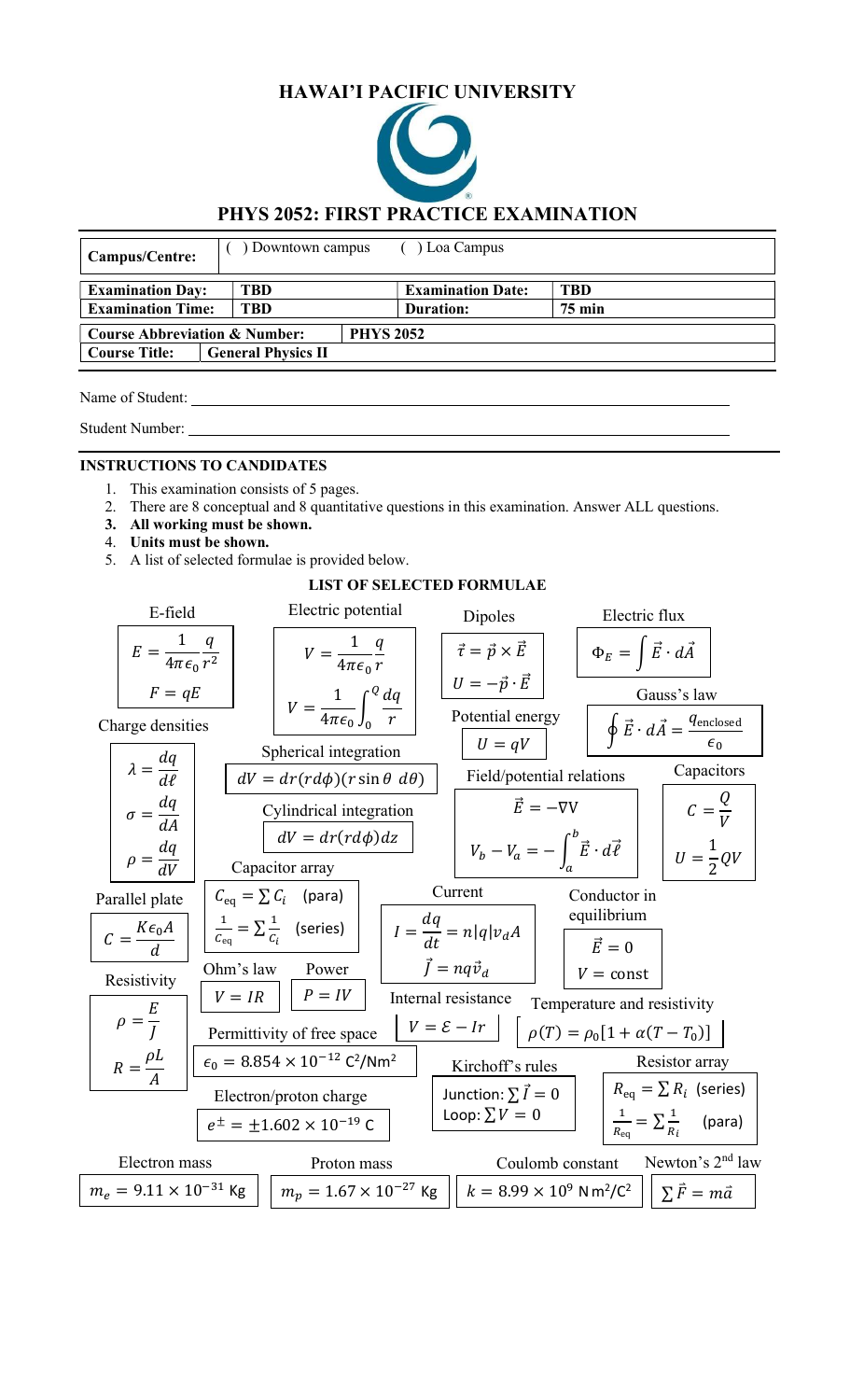| <b>Course Abbreviation &amp; Number:   PHYS 2052</b> | Semester: |               |
|------------------------------------------------------|-----------|---------------|
| Course Title: General Physics II                     |           |               |
| <b>Examination Date:</b><br>TBD                      | Duration: | <b>75 min</b> |

#### Conceptual Section (Circle the correct answer)

- 1. The strength of the electrostatic force between two stationary particles is equal to  $F$ . What happens to  $F$  if the distance between the particles is halved?  $[2]$ 
	- A. It decreases by a factor of 4
	- B. It decreases by a factor of 2
	- C. It increases by a factor of 2
	- D. It increases by a factor of 4

## 2. Which is true about the net flux through the below closed spherical surface? [2]

- A. The net flux is positive.
- B. The net flux is negative.
- C. The net flux is zero.
- D. Impossible to answer.



- A. Point A
- B. Point B C. Point C

D. Point D

- $\begin{array}{c} \n\begin{array}{ccc}\n & -q \\
\hline\n\end{array} \\
B & C\n\end{array}$
- 4. In a certain region of space, the electric potential is constant. From this fact, what can you conclude about the electric field in this region? [2]
	- A. It is constant.
	- B. It is positive.
	- C. It is negative.
	- D. It is zero.
- 5. A charge of  $+40$  is injected into the very center of a solid metal sphere of radius R. A few moments later, where will this excess charge reside? [2]
	- A.  $+2Q$  at the center, and  $+2Q$  on the outer surface.
	- B.  $+Q$  at the center and  $+3Q$  on the outer surface.
	- C.  $+4Q$  at the center.
	- D.  $+4Q$  on the outer surface.
- 6. The plates of a parallel-plate capacitor have a constant amount of charge on each plate as they are pushed together, without touching. How is the voltage across the plates affected? [2]
	- A. The voltage across the plates decreases.
	- B. The voltage across the plates becomes zero.
	- C. The voltage across the plates increases.
	- D. The voltage across the plates remains constant.
- 7. A wire of resistance  $0.010 \Omega$ . What will the resistance be if it is now stretched to twice its length without changing the volume of the wire? [2]
	- A.  $0.005 \Omega$
	- B.  $0.010 \Omega$
	- C.  $0.020 \Omega$
	- D.  $0.040 \Omega$
- 8. You are given a copper bar of dimensions 3 cm  $\times$  5 cm  $\times$  8 cm and asked to attach leads to it. If you want to achieve the largest resistance, you attach the leads to the opposite faces that measure [2]
	- A.  $5 \text{ cm} \times 8 \text{ cm}$ .
	- B.  $3 \text{ cm} \times 8 \text{ cm}$ .
	- C.  $3 \text{ cm} \times 5 \text{ cm}$ .
	- D. Any pair of faces will make the same resistance.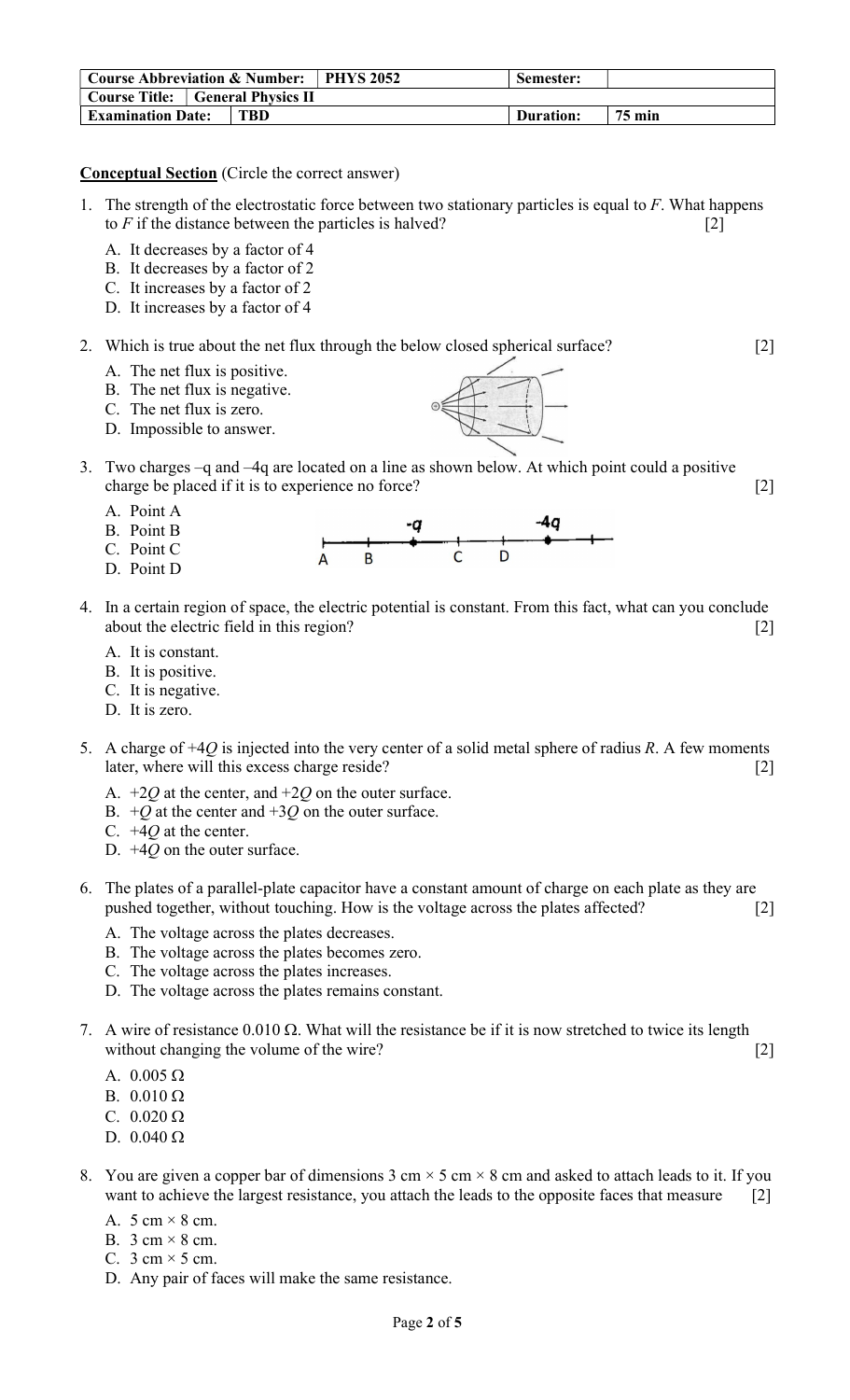| <b>Course Abbreviation &amp; Number:   PHYS 2052</b> |            | Semester: |               |
|------------------------------------------------------|------------|-----------|---------------|
| <b>Course Title:</b> General Physics II              |            |           |               |
| <b>Examination Date:</b>                             | <b>TBD</b> | Duration: | <b>75 min</b> |

## Quantitative Section

- 1. A charged ball of mass 1.00 g is suspended on a string in the presence of a uniform electric field. When  $\vec{E} = (3.00\hat{i} + 5.00\hat{j}) \times 10^5$  N/C, the ball is in equilibrium at an angle  $\theta = 37.0^{\circ}$ .
	- (a) Draw a free body diagram of the left charge (include vectors, coordinates, and components of vectors not parallel to axes). [2]
	- (b) Determine the charge on the ball. [4]

- (c) Determine the tension in the string. [3]
- 2. Three point charges are located on a circular arc as shown in the figure.
	- (a) What is the total electric field at  $P$ , the center of the arc? [4]

- (b) Find the magnitude of electric force exerted on a 25.00 nC point charge placed at P. [2]
- 3. A particle with charge  $Q$  is located a small distance  $\delta$  immediately above the center of hemisphere's flat face of radius  $R$ . Answer the following questions when the particle is still immediately above the flat surface as we let  $\delta \to 0$ .
	- (a) What is the electric flux through the curved surface? [3]







<sup>(</sup>b) What is the electric flux through the flat face? [2]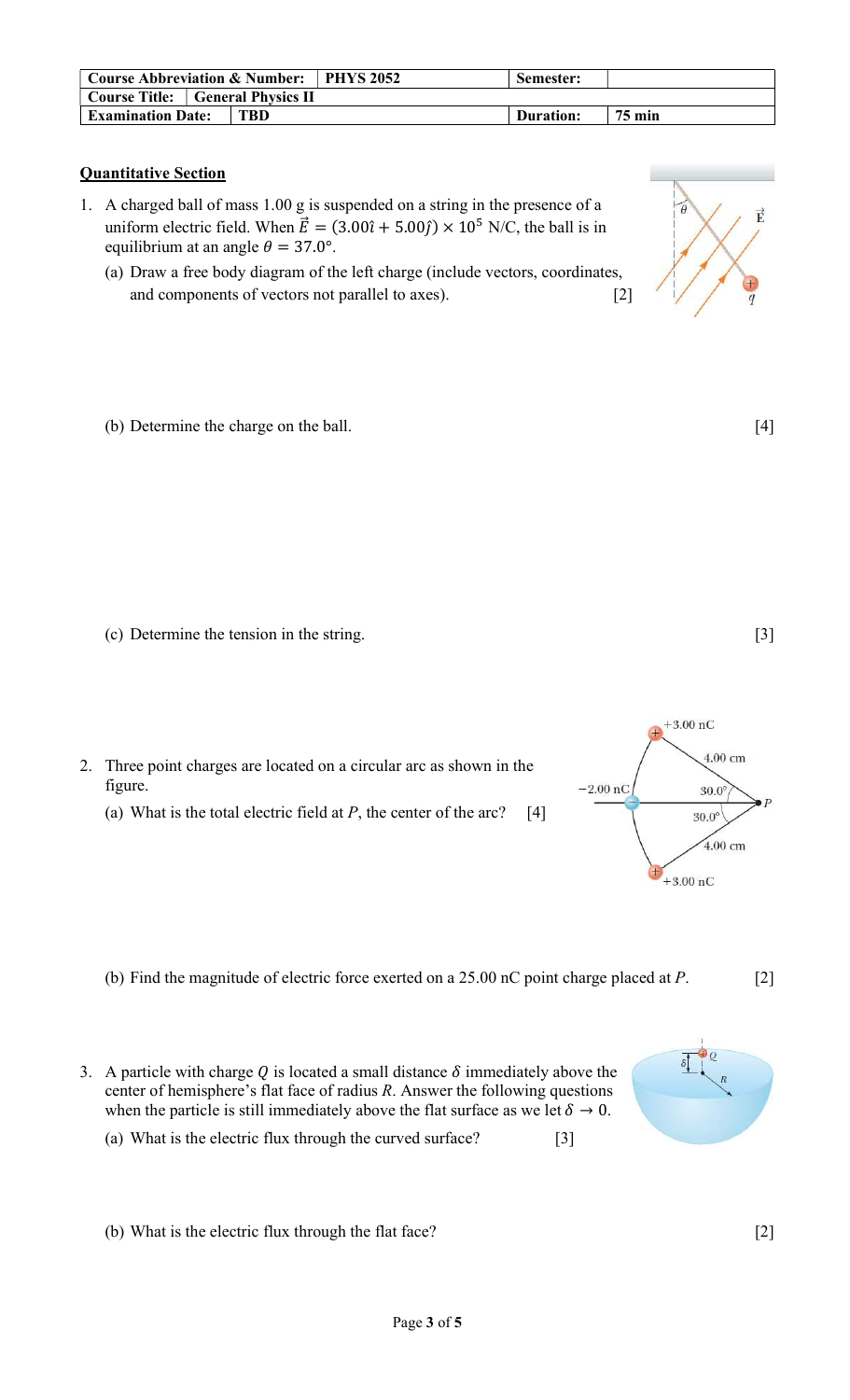| Course Abbreviation & Number: PHYS 2052 |            | Semester: |               |
|-----------------------------------------|------------|-----------|---------------|
| <b>Course Title:</b> General Physics II |            |           |               |
| <b>Examination Date:</b>                | <b>TBD</b> | Duration: | <b>75 min</b> |

- 4. A uniformly charged disk has a large hole through the center. The disk has a uniform surface charge density  $\sigma$ , an inner radius of  $R_1$ , and an outer radius of  $R_2$ .
	- (a) Find the electric potential at a point  $P$  a distance  $x$  from the center of the disk along the perpendicular central axis of the disk. [5]

(b) Find the x component (the central axis is the x-axis) of the electric field at a point  $P$ . [3]

- 5. The figure shows a system of five capacitors, where the potential difference across is 50.0 V. The capacitor values are  $C_1 = 3.00 \mu F$ ,  $C_2 = 2.80 \text{ }\mu\text{F}, C_3 = 8.40 \text{ }\mu\text{F}, C_4 = 6.80 \text{ }\mu\text{F}, \text{ and } C_5 = 6.50 \text{ }\mu\text{F}.$ 
	- (a) Find the equivalent capacitance of this system between electrodes  $a$  and  $b$ . [3]

(b) How much charge is stored by this combination of capacitors? [3]